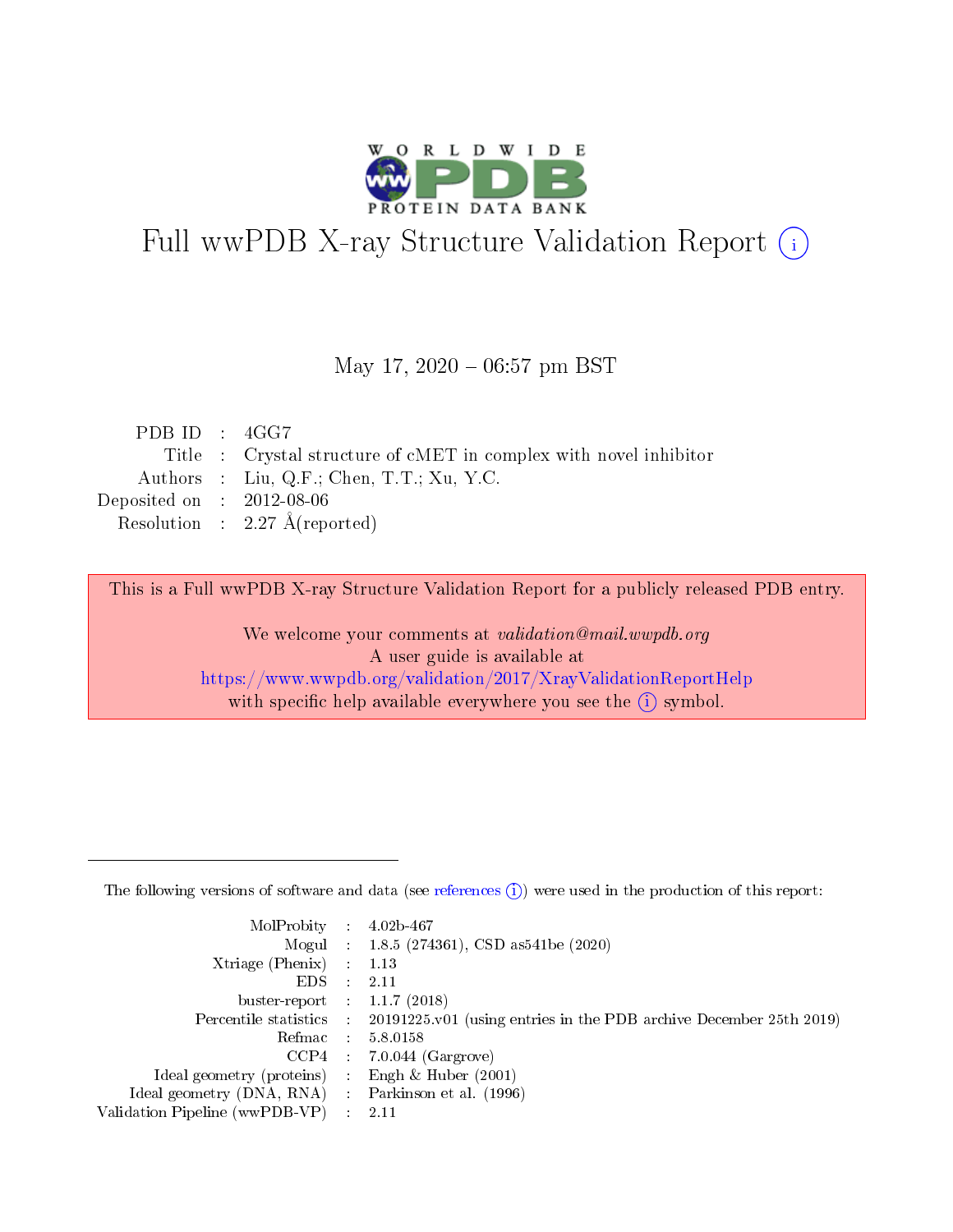# 1 [O](https://www.wwpdb.org/validation/2017/XrayValidationReportHelp#overall_quality)verall quality at a glance  $(i)$

The following experimental techniques were used to determine the structure: X-RAY DIFFRACTION

The reported resolution of this entry is 2.27 Å.

Percentile scores (ranging between 0-100) for global validation metrics of the entry are shown in the following graphic. The table shows the number of entries on which the scores are based.



| Metric                | Whole archive<br>$(\#\mathrm{Entries})$ | Similar resolution<br>$(\#\text{Entries},\,\text{resolution}\,\,\text{range}(\textup{\AA}))$ |  |  |
|-----------------------|-----------------------------------------|----------------------------------------------------------------------------------------------|--|--|
| $R_{free}$            | 130704                                  | 6980 (2.30-2.26)                                                                             |  |  |
| Clashscore            | 141614                                  | $7711 (2.30 - 2.26)$                                                                         |  |  |
| Ramachandran outliers | 138981                                  | $7597(2.30-2.26)$                                                                            |  |  |
| Sidechain outliers    | 138945                                  | 7598 (2.30-2.26)                                                                             |  |  |
| RSRZ outliers         | 127900                                  | $6849(2.30-2.26)$                                                                            |  |  |

The table below summarises the geometric issues observed across the polymeric chains and their fit to the electron density. The red, orange, yellow and green segments on the lower bar indicate the fraction of residues that contain outliers for  $>=3, 2, 1$  and 0 types of geometric quality criteria respectively. A grey segment represents the fraction of residues that are not modelled. The numeric value for each fraction is indicated below the corresponding segment, with a dot representing fractions <=5% The upper red bar (where present) indicates the fraction of residues that have poor fit to the electron density. The numeric value is given above the bar.

| Mol           | $\gamma$ hain | Length        | Quality of chain |     |  |     |  |  |  |
|---------------|---------------|---------------|------------------|-----|--|-----|--|--|--|
|               |               |               | 8%               |     |  |     |  |  |  |
| <u>. на п</u> | <u>. .</u>    | 91 O<br>تللاك | 71%              | 13% |  | 13% |  |  |  |

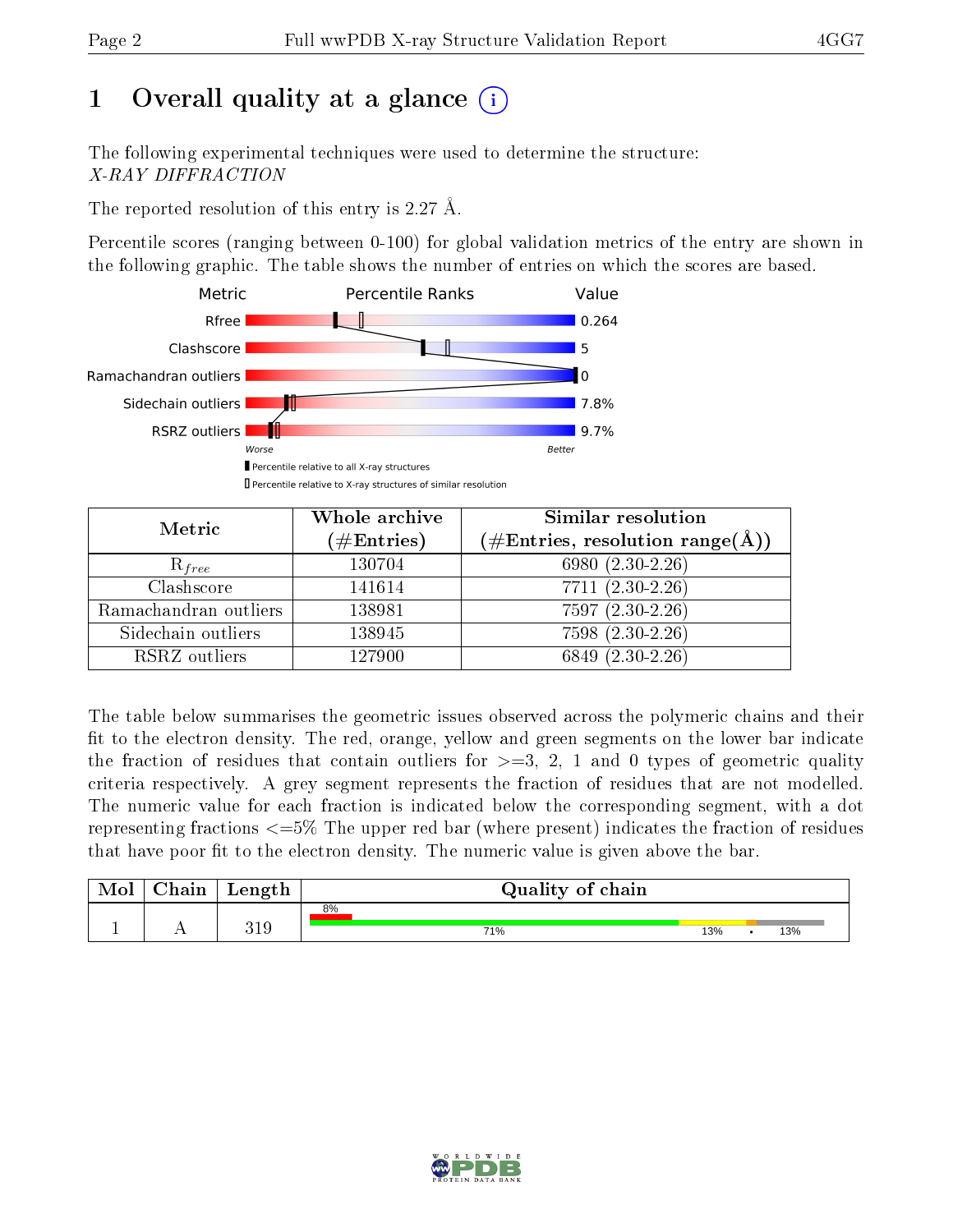# 2 Entry composition  $\left( \cdot \right)$

There are 3 unique types of molecules in this entry. The entry contains 2393 atoms, of which 0 are hydrogens and 0 are deuteriums.

In the tables below, the ZeroOcc column contains the number of atoms modelled with zero occupancy, the AltConf column contains the number of residues with at least one atom in alternate conformation and the Trace column contains the number of residues modelled with at most 2 atoms.

Molecule 1 is a protein called Hepatocyte growth factor receptor.

| Mol | Chain   Residues | Atoms               |      |     |     | $ZeroOcc \mid AltConf \mid$ | Trace |  |
|-----|------------------|---------------------|------|-----|-----|-----------------------------|-------|--|
|     | 278              | $\rm Total$<br>9994 | 1437 | 383 | 389 |                             |       |  |

There are 10 discrepancies between the modelled and reference sequences:

| Chain | Residue | Modelled   | Actual | Comment               | Reference         |
|-------|---------|------------|--------|-----------------------|-------------------|
| А     | 1028    | MET        |        | <b>EXPRESSION TAG</b> | <b>UNP P08581</b> |
| А     | 1029    | <b>GLY</b> |        | <b>EXPRESSION TAG</b> | <b>UNP P08581</b> |
| А     | 1030    | <b>SER</b> |        | <b>EXPRESSION TAG</b> | <b>UNP P08581</b> |
| A     | 1031    | <b>SER</b> |        | <b>EXPRESSION TAG</b> | <b>UNP P08581</b> |
| А     | 1032    | <b>HIS</b> |        | <b>EXPRESSION TAG</b> | <b>UNP P08581</b> |
| A     | 1033    | <b>HIS</b> |        | <b>EXPRESSION TAG</b> | <b>UNP P08581</b> |
| А     | 1034    | <b>HIS</b> |        | <b>EXPRESSION TAG</b> | <b>UNP P08581</b> |
| А     | 1035    | <b>HIS</b> |        | <b>EXPRESSION TAG</b> | <b>UNP P08581</b> |
| А     | 1036    | <b>HIS</b> |        | <b>EXPRESSION TAG</b> | <b>UNP P08581</b> |
| А     | 1037    | <b>HIS</b> |        | <b>EXPRESSION TAG</b> | <b>UNP P08581</b> |

 Molecule 2 is N-(3-nitrobenzyl)-6-[1-(piperidin-4-yl)-1H-pyrazol-4-yl]-2-(trifluoromethyl)pyr ido[2,3-d]pyrimidin-4-amine (three-letter code: 0J8) (formula:  $C_{23}H_{21}F_3N_8O_2$ ).

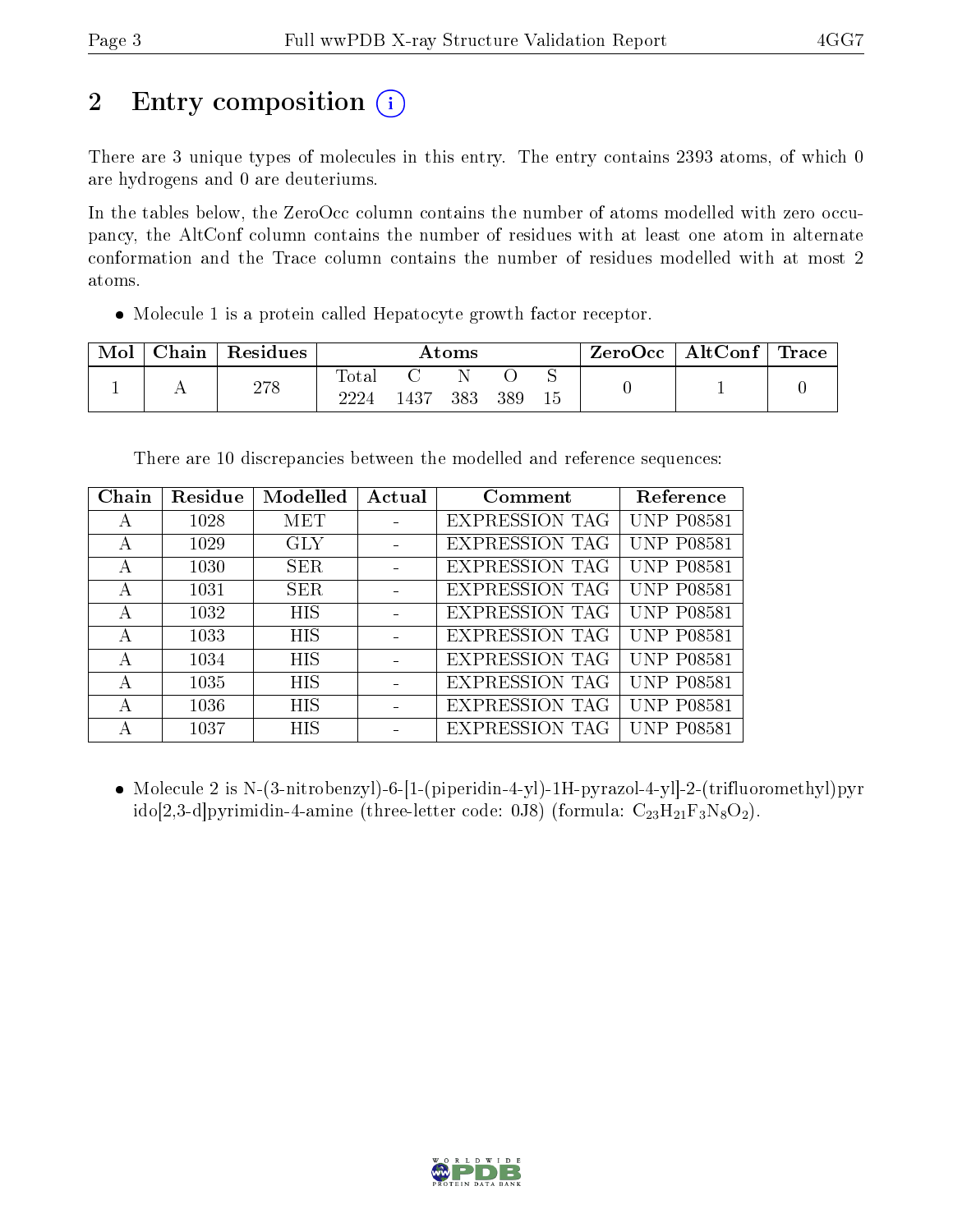

| Mol | Chain   Residues | Atoms         |      |  | $\mathsf{ZeroOcc} \mid \mathsf{AltConf} \mid$ |  |  |
|-----|------------------|---------------|------|--|-----------------------------------------------|--|--|
|     |                  | Total C F N O |      |  |                                               |  |  |
|     |                  |               | 23 3 |  |                                               |  |  |

 $\bullet\,$  Molecule 3 is water.

|  | $\text{Mol}$   Chain   Residues | Atoms               | ZeroOcc   AltConf |  |
|--|---------------------------------|---------------------|-------------------|--|
|  | 133                             | Total<br>133<br>133 |                   |  |

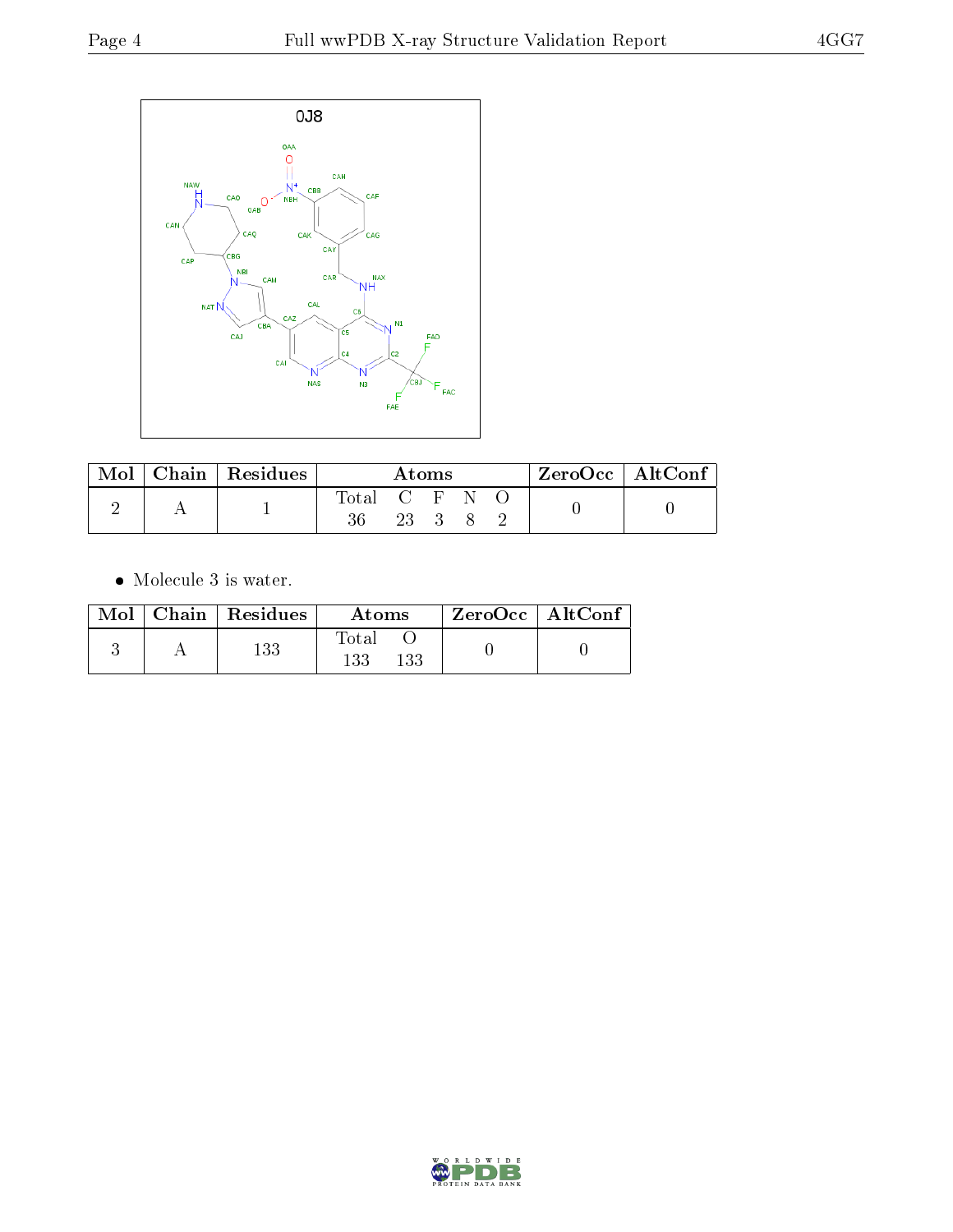# 3 Residue-property plots  $(i)$

These plots are drawn for all protein, RNA and DNA chains in the entry. The first graphic for a chain summarises the proportions of the various outlier classes displayed in the second graphic. The second graphic shows the sequence view annotated by issues in geometry and electron density. Residues are color-coded according to the number of geometric quality criteria for which they contain at least one outlier: green  $= 0$ , yellow  $= 1$ , orange  $= 2$  and red  $= 3$  or more. A red dot above a residue indicates a poor fit to the electron density (RSRZ  $> 2$ ). Stretches of 2 or more consecutive residues without any outlier are shown as a green connector. Residues present in the sample, but not in the model, are shown in grey.

• Molecule 1: Hepatocyte growth factor receptor



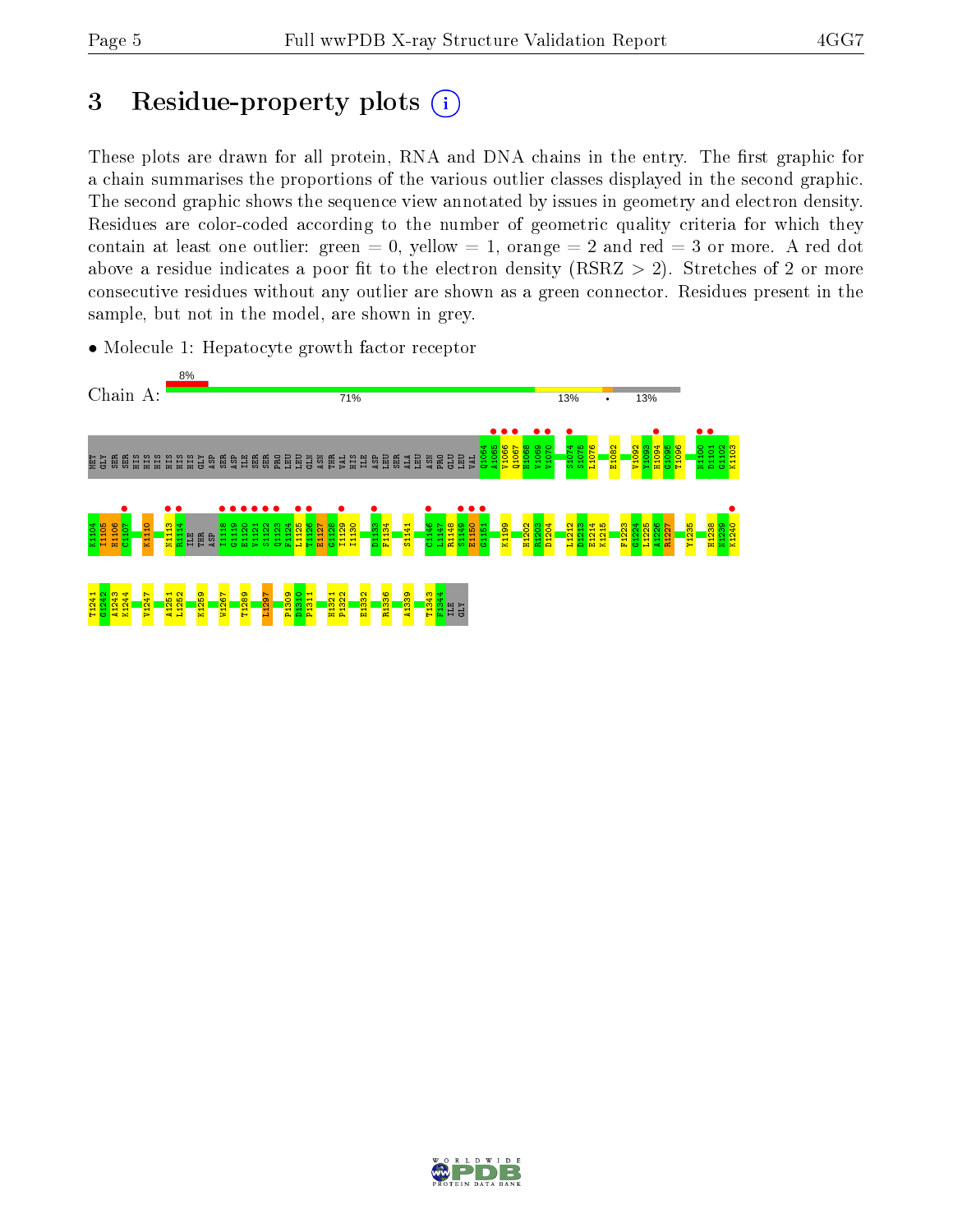## 4 Data and refinement statistics  $(i)$

| Property                                                                | Value                                            | Source     |
|-------------------------------------------------------------------------|--------------------------------------------------|------------|
| Space group                                                             | P 41 21 2                                        | Depositor  |
| Cell constants                                                          | 65.87Å 65.87Å 187.18Å                            | Depositor  |
| a, b, c, $\alpha$ , $\beta$ , $\gamma$                                  | $90.00^{\circ}$ $90.00^{\circ}$<br>$90.00^\circ$ |            |
| Resolution $(A)$                                                        | $-2.27$<br>38.15                                 | Depositor  |
|                                                                         | $38.15 - 2.27$                                   | <b>EDS</b> |
| $\%$ Data completeness                                                  | $98.0 (38.15 - 2.27)$                            | Depositor  |
| (in resolution range)                                                   | $98.1 (38.15 - 2.27)$                            | <b>EDS</b> |
| $\mathrm{R}_{merge}$                                                    | 0.17                                             | Depositor  |
| $\mathrm{R}_{sym}$                                                      | (Not available)                                  | Depositor  |
| $\langle I/\sigma(I) \rangle^{-1}$                                      | $3.83$ (at 2.27Å)                                | Xtriage    |
| Refinement program                                                      | PHENIX 1.8 1069                                  | Depositor  |
| $R, R_{free}$                                                           | 0.204<br>, 0.262                                 | Depositor  |
|                                                                         | $0.206$ ,<br>0.264                               | DCC        |
| $\mathcal{R}_{free}$ test set                                           | 1952 reflections $(10.00\%)$                     | wwPDB-VP   |
| Wilson B-factor $(A^2)$                                                 | 30.2                                             | Xtriage    |
| Anisotropy                                                              | 0.097                                            | Xtriage    |
| Bulk solvent $k_{sol}(\mathrm{e}/\mathrm{A}^3),\,B_{sol}(\mathrm{A}^2)$ | 0.32, 49.9                                       | <b>EDS</b> |
| L-test for $\overline{\text{twinning}}^2$                               | $< L >$ = 0.43, $< L^2 >$ = 0.25                 | Xtriage    |
| Estimated twinning fraction                                             | No twinning to report.                           | Xtriage    |
| $\overline{F_o, F_c}$ correlation                                       | $0.93\,$                                         | <b>EDS</b> |
| Total number of atoms                                                   | 2393                                             | wwPDB-VP   |
| Average B, all atoms $(A^2)$                                            | 29.0                                             | wwPDB-VP   |

Xtriage's analysis on translational NCS is as follows: The largest off-origin peak in the Patterson function is  $4.16\%$  of the height of the origin peak. No significant pseudotranslation is detected.

<sup>&</sup>lt;sup>2</sup>Theoretical values of  $\langle |L| \rangle$ ,  $\langle L^2 \rangle$  for acentric reflections are 0.5, 0.333 respectively for untwinned datasets, and 0.375, 0.2 for perfectly twinned datasets.



<span id="page-5-1"></span><span id="page-5-0"></span><sup>1</sup> Intensities estimated from amplitudes.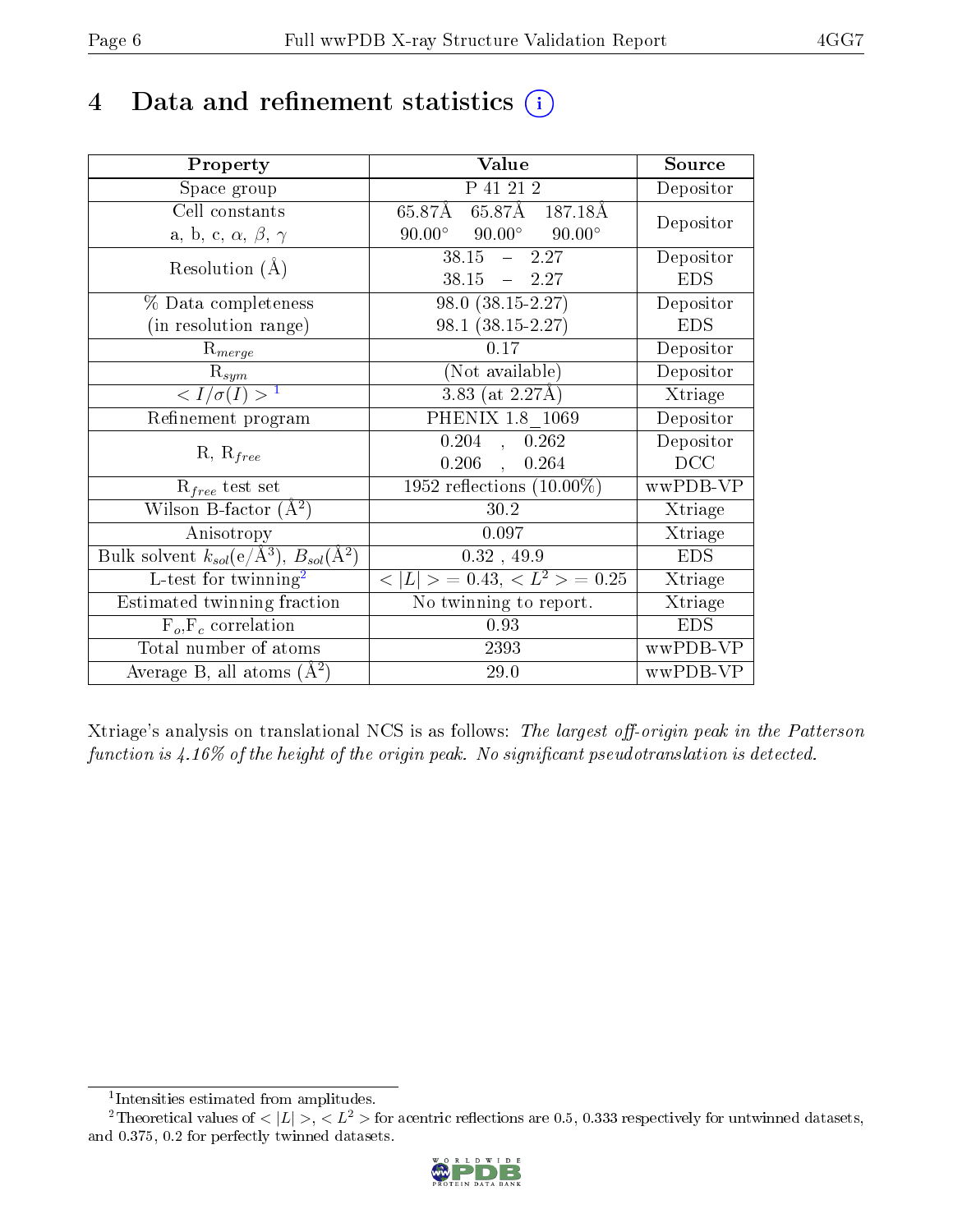# 5 Model quality  $(i)$

### 5.1 Standard geometry  $\overline{()}$

Bond lengths and bond angles in the following residue types are not validated in this section: 0J8

The Z score for a bond length (or angle) is the number of standard deviations the observed value is removed from the expected value. A bond length (or angle) with  $|Z| > 5$  is considered an outlier worth inspection. RMSZ is the root-mean-square of all Z scores of the bond lengths (or angles).

| $Mol$   Chain |      | Bond lengths                    | Bond angles |           |  |
|---------------|------|---------------------------------|-------------|-----------|--|
|               |      | RMSZ $ #Z  > 5$ RMSZ $ #Z  > 5$ |             |           |  |
|               | 0.41 | 0/2283                          | 0.56        | $-0/3087$ |  |

There are no bond length outliers.

There are no bond angle outliers.

There are no chirality outliers.

There are no planarity outliers.

### 5.2 Too-close contacts  $(i)$

In the following table, the Non-H and H(model) columns list the number of non-hydrogen atoms and hydrogen atoms in the chain respectively. The H(added) column lists the number of hydrogen atoms added and optimized by MolProbity. The Clashes column lists the number of clashes within the asymmetric unit, whereas Symm-Clashes lists symmetry related clashes.

| Mol |      |      | Chain   Non-H   H(model)   H(added)   Clashes   Symm-Clashes |
|-----|------|------|--------------------------------------------------------------|
|     | 2224 | 2243 |                                                              |
|     |      |      |                                                              |
|     | 133  |      |                                                              |
|     | 2393 | ാദ⊿_ |                                                              |

The all-atom clashscore is defined as the number of clashes found per 1000 atoms (including hydrogen atoms). The all-atom clashscore for this structure is 5.

All (24) close contacts within the same asymmetric unit are listed below, sorted by their clash magnitude.

| Atom-1                                      | Atom-2             | Interatomic<br>distance $(A)$ | $\gamma$ lash<br>overlap (A) |
|---------------------------------------------|--------------------|-------------------------------|------------------------------|
| $1 \cdot A \cdot 1127 \cdot C1 \cdot H$ HR? | 1 A 1225 LEII HD21 |                               | 1.69                         |

Continued on next page...

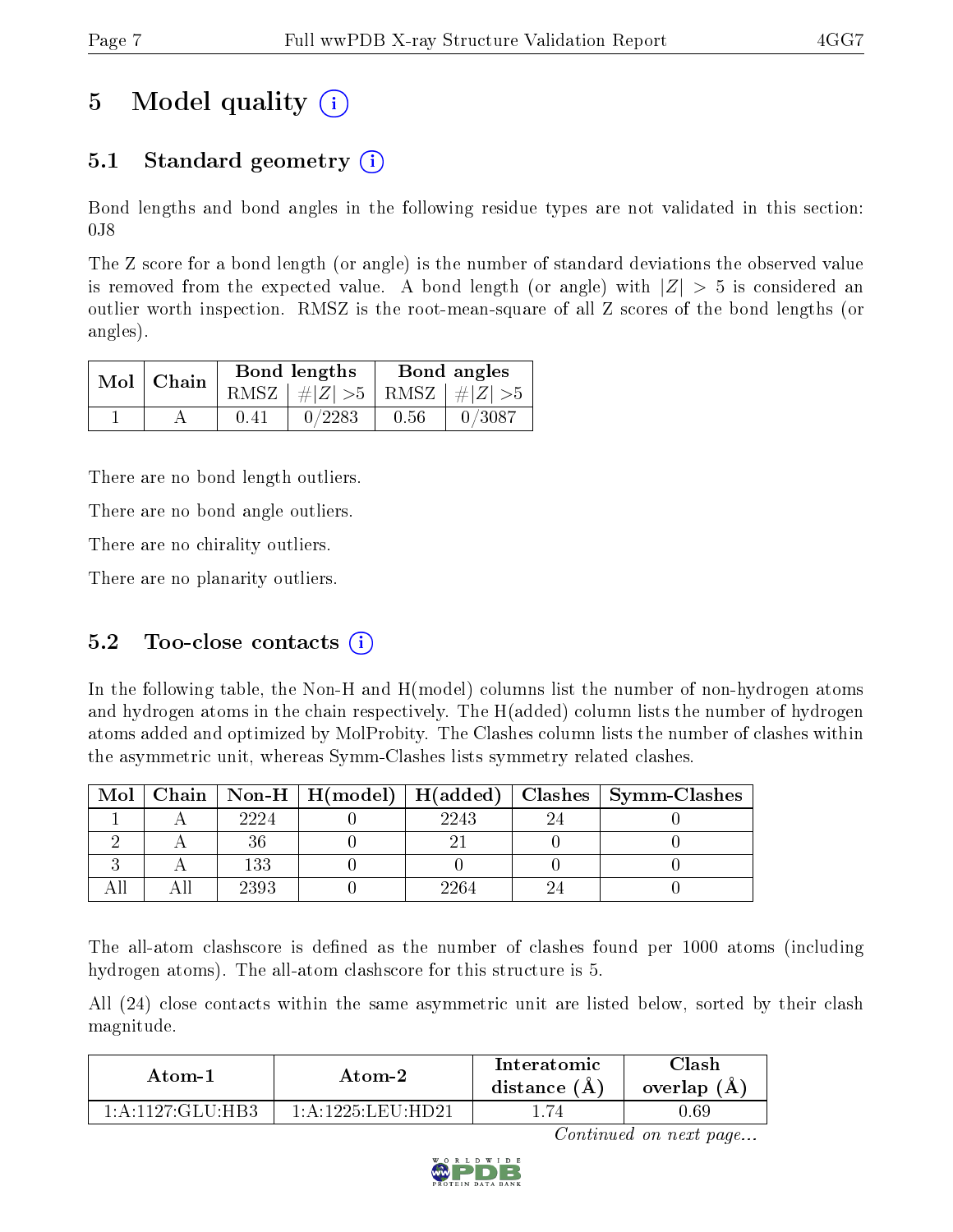| Atom-1                  | Atom-2                  | Interatomic    | Clash         |
|-------------------------|-------------------------|----------------|---------------|
|                         |                         | distance $(A)$ | overlap $(A)$ |
| 1:A:1092:VAL:HG22       | 1: A:1110: LYS: HG2     | 1.76           | 0.66          |
| 1: A:1134: PHE:HD2      | 1: A: 1223: PHE: HE2    | 1.47           | 0.63          |
| $1: A: 1241: THR: HG23$ | 1:A:1243:ALA:H          | 1.62           | 0.63          |
| 1:A:1148:ARG:HB2        | 1:A:1150:GLU:HG3        | 1.83           | 0.61          |
| 1:A:1247:VAL:HG11       | 1: A: 1289: THR: HG23   | 1.81           | 0.60          |
| 1:A:1251:ALA:HA         | 1: A: 1267: TRP: CD2    | 2.40           | 0.56          |
| 1:A:1214:GLU:HG3        | 1: A:1215:LYS:HD2       | 1.92           | 0.52          |
| 1: A: 1238: HIS: ND1    | $1: A: 1241: THR: HG22$ | 2.27           | 0.49          |
| 1:A:1339:ALA:O          | 1: A: 1343: THR: HG23   | 2.14           | 0.48          |
| 1: A: 1202: HIS: O      | 1:A:1227:ARG:NH2        | 2.49           | 0.46          |
| 1:A:1238:HIS:CE1        | 1:A:1240:LYS:HB3        | 2.51           | 0.46          |
| 1:A:1076:LEU:O          | 1:A:1148:ARG:NH1        | 2.49           | 0.44          |
| 1: A: 1238: HIS: HB3    | 1: A: 1241: THE:HG22    | 2.00           | 0.43          |
| 1:A:1127:GLU:HB3        | 1:A:1225:LEU:CD2        | 2.46           | 0.43          |
| 1:A:1252:LEU:HD21       | 1: A: 1297: LEU: HD13   | $2.00\,$       | 0.42          |
| 1:A:1066:VAL:HG21       | 1: A: 1125: LEU: HD12   | 2.00           | 0.42          |
| 1: A:1134: PHE:CD2      | 1:A:1223:PHE:HE2        | 2.31           | 0.42          |
| 1:A:1332:GLU:OE2        | 1:A:1336[B]:ARG:NH2     | 2.53           | 0.41          |
| 1:A:1204:ASP:OD2        | 1: A: 1235: TYR: OH     | 2.25           | 0.41          |
| 1: A: 1235: TYR: CE2    | 1:A:1244:LYS:HD2        | 2.56           | 0.41          |
| 1: A: 1105: ILE: CD1    | 1:A:1106:HIS:H          | 2.34           | 0.41          |
| 1:A:1321:HIS:HA         | 1:A:1322:PRO:HD3        | 1.92           | 0.40          |
| 1: A: 1309: PRO: HB2    | 1: A: 1311: PRO: HD2    | 2.03           | 0.40          |

Continued from previous page...

There are no symmetry-related clashes.

### 5.3 Torsion angles  $(i)$

#### 5.3.1 Protein backbone (i)

In the following table, the Percentiles column shows the percent Ramachandran outliers of the chain as a percentile score with respect to all X-ray entries followed by that with respect to entries of similar resolution.

The Analysed column shows the number of residues for which the backbone conformation was analysed, and the total number of residues.

| Mol   Chain | Analysed                               |  | Favoured   Allowed   Outliers   Percentiles |
|-------------|----------------------------------------|--|---------------------------------------------|
|             | $1275/319(86\%)$   267 (97\%)   8(3\%) |  | $\vert$ 100 100 $\vert$                     |

There are no Ramachandran outliers to report.

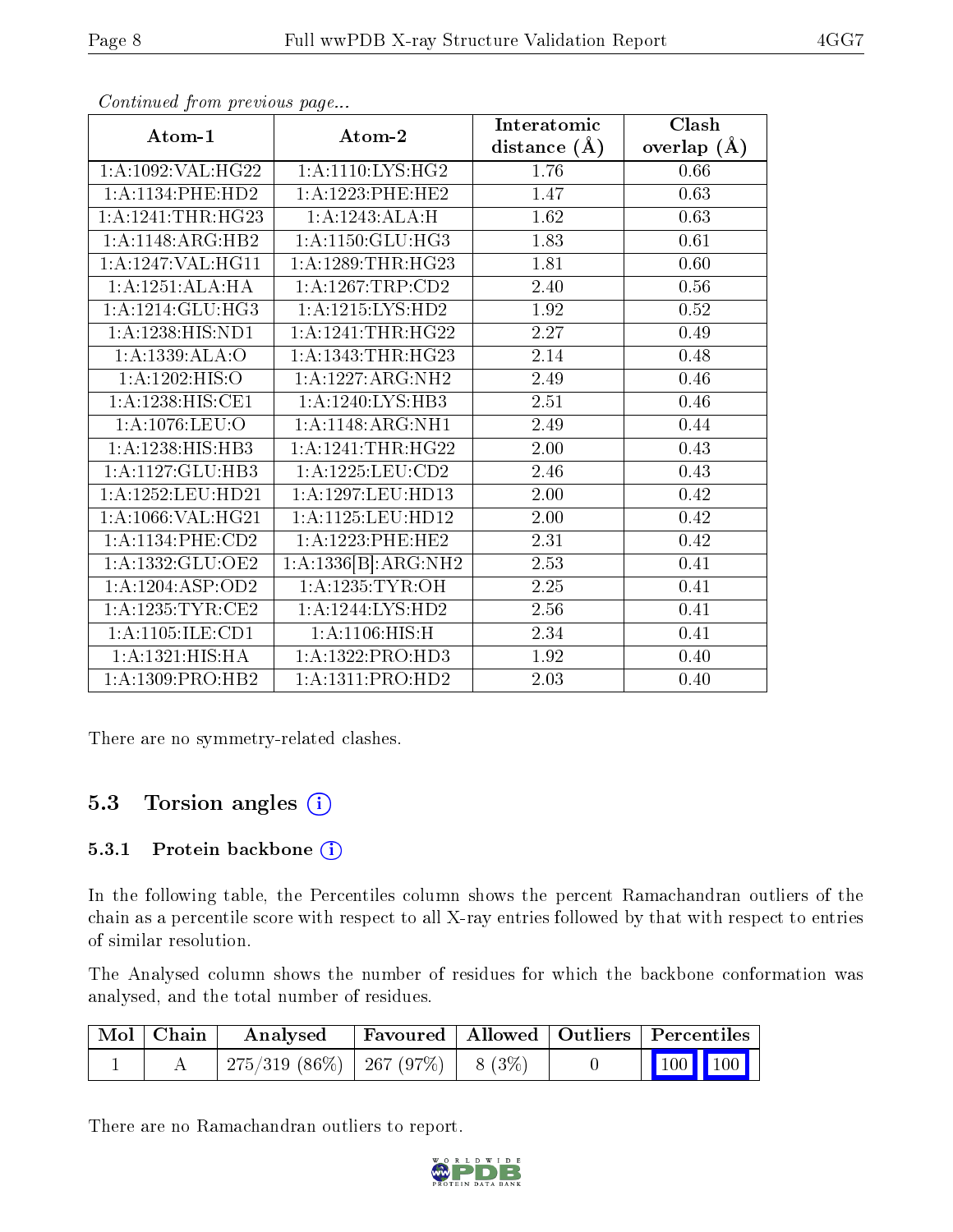#### 5.3.2 Protein sidechains  $(i)$

In the following table, the Percentiles column shows the percent sidechain outliers of the chain as a percentile score with respect to all X-ray entries followed by that with respect to entries of similar resolution.

The Analysed column shows the number of residues for which the sidechain conformation was analysed, and the total number of residues.

| Mol   Chain | Analysed                                             | Rotameric   Outliers   Percentiles |  |  |
|-------------|------------------------------------------------------|------------------------------------|--|--|
|             | $\mid$ 245/283 (87%)   226 (92%)   19 (8%)   12   14 |                                    |  |  |

All (19) residues with a non-rotameric sidechain are listed below:

| Mol            | Chain              | Res  | $_{\rm Type}$ |
|----------------|--------------------|------|---------------|
| 1              | А                  | 1067 | GLN           |
| $\mathbf{1}$   | $\overline{\rm A}$ | 1082 | GLU           |
| $\mathbf{1}$   | $\overline{\rm A}$ | 1094 | <b>HIS</b>    |
| $\mathbf{1}$   | A                  | 1096 | <b>THR</b>    |
| $\mathbf{1}$   | $\overline{\rm A}$ | 1103 | LYS           |
| $\mathbf{1}$   | $\overline{A}$     | 1105 | <b>ILE</b>    |
| $\mathbf{1}$   | $\overline{A}$     | 1106 | HIS           |
| $\mathbf{1}$   | $\overline{A}$     | 1110 | <b>LYS</b>    |
| $\mathbf{1}$   | $\overline{A}$     | 1113 | <b>ASN</b>    |
| $\mathbf{1}$   | $\overline{\rm A}$ | 1127 | GLU           |
| $\mathbf{1}$   | $\overline{\rm A}$ | 1129 | ILE           |
| $\mathbf{1}$   | $\overline{\rm A}$ | 1130 | <b>ILE</b>    |
| $\mathbf{1}$   | $\overline{A}$     | 1141 | SER           |
| $\mathbf{1}$   | $\overline{\rm A}$ | 1150 | GLU           |
| $\mathbf{1}$   | $\overline{A}$     | 1199 | <b>LYS</b>    |
| $\mathbf{1}$   | $\overline{\rm A}$ | 1212 | LEU           |
| $\mathbf{1}$   | $\overline{A}$     | 1227 | ${\rm ARG}$   |
| $\mathbf{1}$   | $\overline{\rm A}$ | 1259 | <b>LYS</b>    |
| $\overline{1}$ | A                  | 1297 | LEU           |

Some sidechains can be flipped to improve hydrogen bonding and reduce clashes. There are no such sidechains identified.

#### 5.3.3 RNA (i)

There are no RNA molecules in this entry.

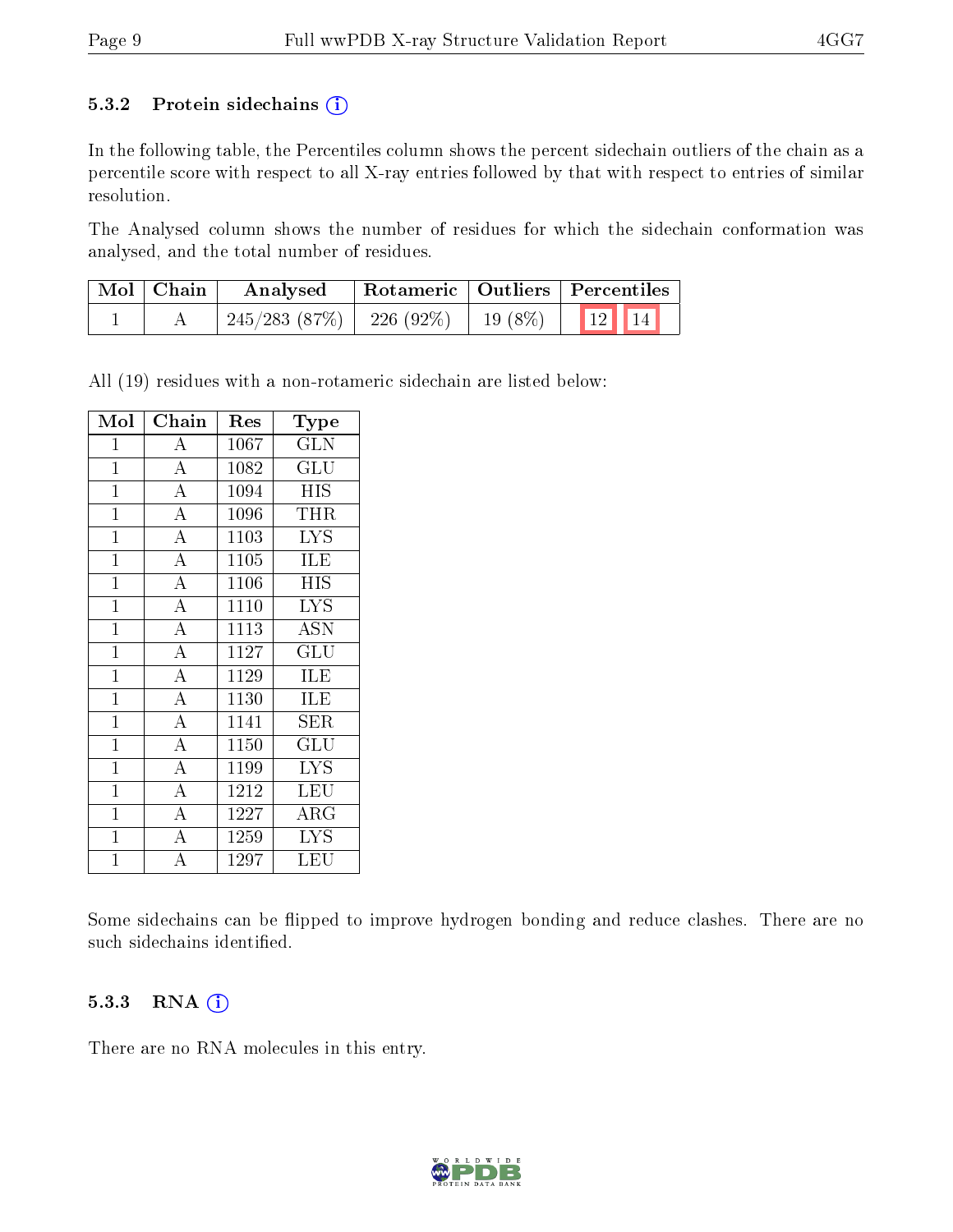#### 5.4 Non-standard residues in protein, DNA, RNA chains (i)

There are no non-standard protein/DNA/RNA residues in this entry.

#### 5.5 Carbohydrates  $(i)$

There are no carbohydrates in this entry.

#### 5.6 Ligand geometry  $(i)$

1 ligand is modelled in this entry.

In the following table, the Counts columns list the number of bonds (or angles) for which Mogul statistics could be retrieved, the number of bonds (or angles) that are observed in the model and the number of bonds (or angles) that are dened in the Chemical Component Dictionary. The Link column lists molecule types, if any, to which the group is linked. The Z score for a bond length (or angle) is the number of standard deviations the observed value is removed from the expected value. A bond length (or angle) with  $|Z| > 2$  is considered an outlier worth inspection. RMSZ is the root-mean-square of all Z scores of the bond lengths (or angles).

| Mol<br>Type |                  | Chain |      |                          |          |      |                            | Res      | Link |            | <b>Bond lengths</b> |  |  | Bond angles |  |
|-------------|------------------|-------|------|--------------------------|----------|------|----------------------------|----------|------|------------|---------------------|--|--|-------------|--|
|             |                  |       |      |                          | Counts   | RMSZ | $\ E\ $                    | Counts   | RMSZ | H Z        |                     |  |  |             |  |
| ↵           | $0\,\mathrm{J}8$ |       | 1401 | $\overline{\phantom{a}}$ | 37,40,40 | 1.63 | $(13\%)$<br>5 <sup>1</sup> | 47,58,58 | 2.44 | $18(38\%)$ |                     |  |  |             |  |

In the following table, the Chirals column lists the number of chiral outliers, the number of chiral centers analysed, the number of these observed in the model and the number defined in the Chemical Component Dictionary. Similar counts are reported in the Torsion and Rings columns. '-' means no outliers of that kind were identified.

|  |      |                          | Mol   Type   Chain   Res   Link   Chirals   Torsions   Rings |  |
|--|------|--------------------------|--------------------------------------------------------------|--|
|  | 1401 | <b>Contract Contract</b> | $\mid 0/17/31/31 \mid 0/5/5/5 \mid$                          |  |

All (5) bond length outliers are listed below:

| Mol            | Chain | Res  | Type             | Atoms    |      | Observed $(A)$ | Ideal(A) |
|----------------|-------|------|------------------|----------|------|----------------|----------|
| $\overline{2}$ |       | 1401 | 0 <sub>J</sub> 8 | $C6-NAX$ | 5.93 | 1.45           | $1.34\,$ |
|                |       | 1401 | 0 <sub>J</sub> 8 | OAA-NBH  | 5.72 | 1.32           | 1.22     |
| 2              |       | 1401 | 0.18             | CAI-NAS  | 2.40 | 1.35           | 1.31     |
|                |       | 1401 | 0.18             | $C6-N1$  | 2.16 | 1.35           | 1.32     |
| 2              |       | 1401 | 0 <sub>J</sub> 8 | CAH-CBB  | 2.05 | 1.42           | 1.38     |

All (18) bond angle outliers are listed below:

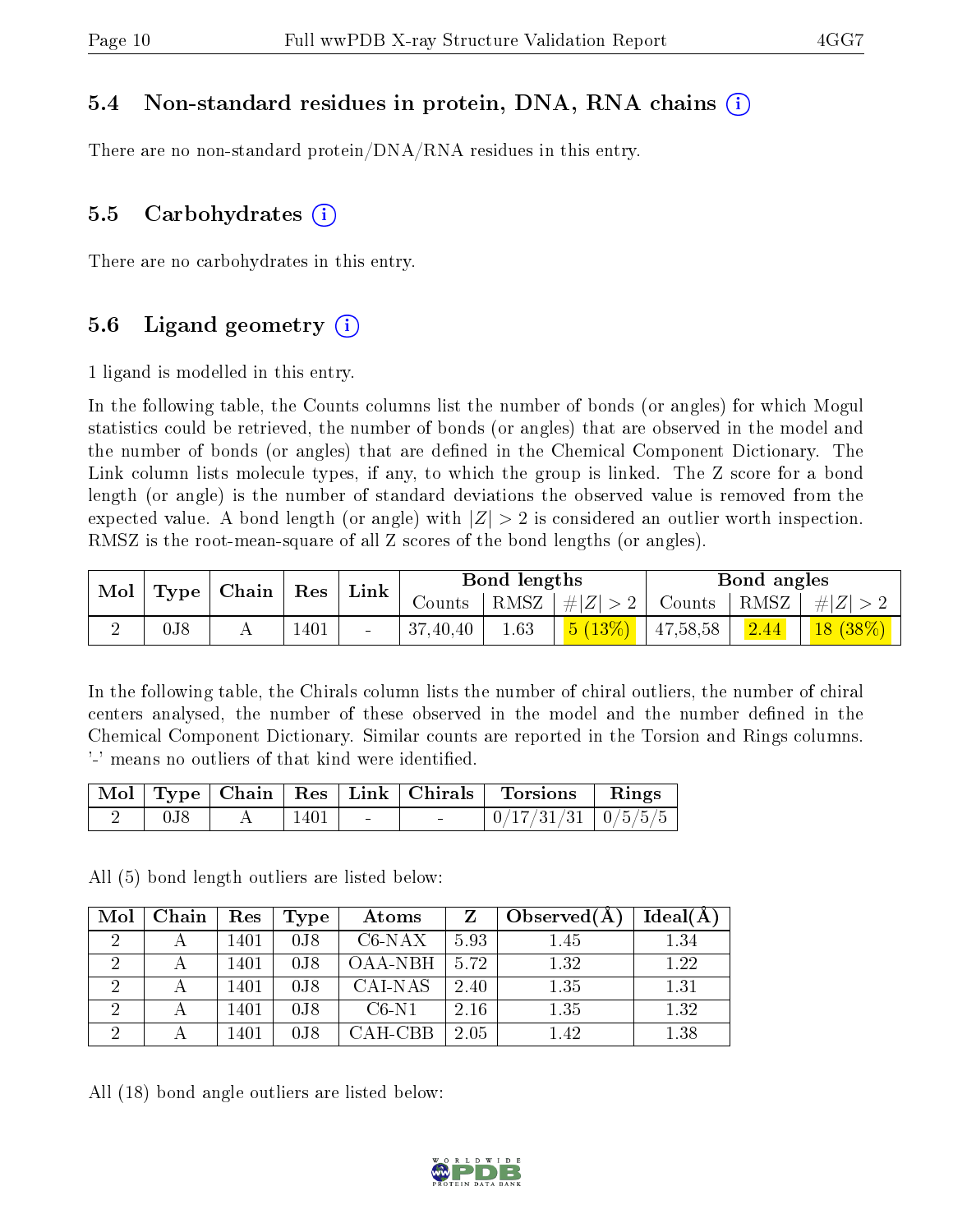| Mol            | Chain | Res  | <b>Type</b>      | Atoms       | Z       | Observed $(^\circ)$ | Ideal $(^\circ)$ |
|----------------|-------|------|------------------|-------------|---------|---------------------|------------------|
| $\overline{2}$ | А     | 1401 | 0 <sub>0</sub>   | CAZ-CAI-NAS | $-6.06$ | 119.94              | 125.55           |
| $\overline{2}$ | A     | 1401 | 0 <sub>J</sub> 8 | $C2-N3-C4$  | 5.42    | 119.79              | 115.45           |
| $\overline{2}$ | A     | 1401 | 0 <sub>J</sub> 8 | CAO-CAQ-CBG | 4.56    | 114.01              | 110.44           |
| $\overline{2}$ | А     | 1401 | 0J8              | $C6-C5-C4$  | 4.35    | 119.02              | 115.88           |
| $\overline{2}$ | А     | 1401 | 0J8              | CAR-NAX-C6  | $-3.87$ | 117.95              | 123.11           |
| $\overline{2}$ | A     | 1401 | 0 <sub>J</sub> 8 | $N3-C2-N1$  | $-3.82$ | 123.83              | 129.29           |
| $\overline{2}$ | A     | 1401 | 0 <sub>J</sub> 8 | CBB-CAK-CAY | $-3.68$ | 119.07              | 121.16           |
| $\overline{2}$ | A     | 1401 | 0 <sub>J</sub> 8 | CAY-CAR-NAX | $-3.64$ | 104.31              | 113.77           |
| $\overline{2}$ | А     | 1401 | 0 <sub>J</sub> 8 | CAQ-CAO-NAW | 3.57    | 117.87              | 110.64           |
| $\overline{2}$ | А     | 1401 | 0 <sub>J</sub> 8 | CAL-CAZ-CAI | 3.48    | 121.11              | 116.24           |
| $\overline{2}$ | А     | 1401 | 0 <sub>J</sub> 8 | CAI-NAS-C4  | 3.29    | 120.00              | 116.69           |
| $\overline{2}$ | A     | 1401 | 0 <sub>J</sub> 8 | CAO-NAW-CAN | 3.04    | 119.09              | 110.34           |
| $\overline{2}$ | A     | 1401 | 0 <sub>J</sub> 8 | CAK-CBB-NBH | 2.58    | 121.02              | 118.75           |
| $\overline{2}$ | А     | 1401 | 0 <sub>J</sub> 8 | $CBJ-C2-N3$ | 2.53    | 118.57              | 115.01           |
| $\overline{2}$ | А     | 1401 | 0 <sub>J</sub> 8 | FAE-CBJ-C2  | $-2.47$ | 106.02              | 112.67           |
| $\overline{2}$ | А     | 1401 | 0 <sub>J</sub> 8 | CAQ-CBG-CAP | 2.42    | 114.79              | 110.16           |
| $\overline{2}$ | А     | 1401 | 0 <sub>J</sub> 8 | CAM-CBA-CAZ | $-2.29$ | 124.75              | 127.74           |
| $\overline{2}$ | А     | 1401 | 0 <sub>J</sub> 8 | OAA-NBH-CBB | 2.07    | 121.73              | 118.80           |

There are no chirality outliers.

There are no torsion outliers.

There are no ring outliers.

No monomer is involved in short contacts.

The following is a two-dimensional graphical depiction of Mogul quality analysis of bond lengths, bond angles, torsion angles, and ring geometry for all instances of the Ligand of Interest. In addition, ligands with molecular weight > 250 and outliers as shown on the validation Tables will also be included. For torsion angles, if less then 5% of the Mogul distribution of torsion angles is within 10 degrees of the torsion angle in question, then that torsion angle is considered an outlier. Any bond that is central to one or more torsion angles identified as an outlier by Mogul will be highlighted in the graph. For rings, the root-mean-square deviation (RMSD) between the ring in question and similar rings identified by Mogul is calculated over all ring torsion angles. If the average RMSD is greater than 60 degrees and the minimal RMSD between the ring in question and any Mogul-identified rings is also greater than 60 degrees, then that ring is considered an outlier. The outliers are highlighted in purple. The color gray indicates Mogul did not find sufficient equivalents in the CSD to analyse the geometry.

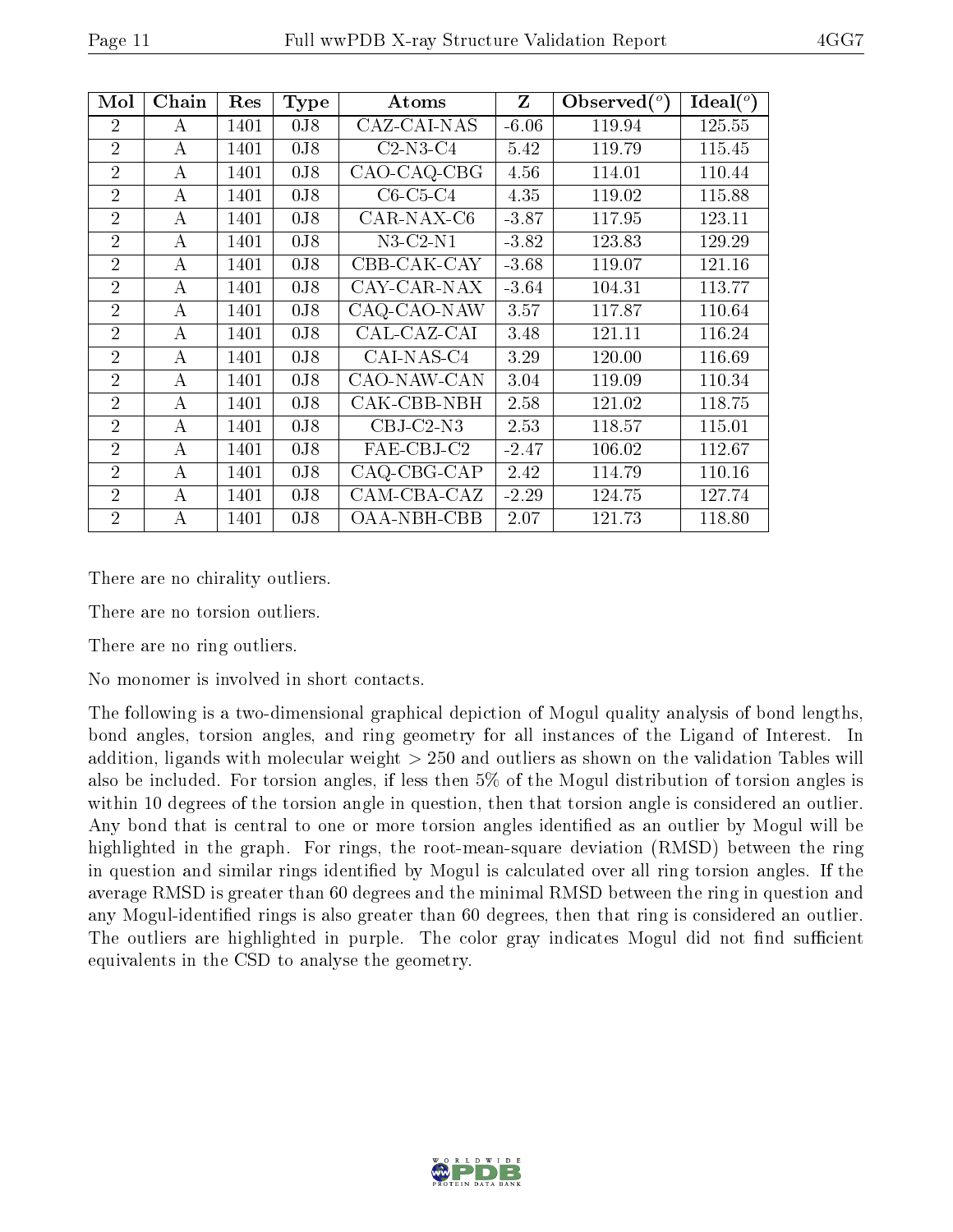

### 5.7 [O](https://www.wwpdb.org/validation/2017/XrayValidationReportHelp#nonstandard_residues_and_ligands)ther polymers (i)

There are no such residues in this entry.

## 5.8 Polymer linkage issues (i)

There are no chain breaks in this entry.

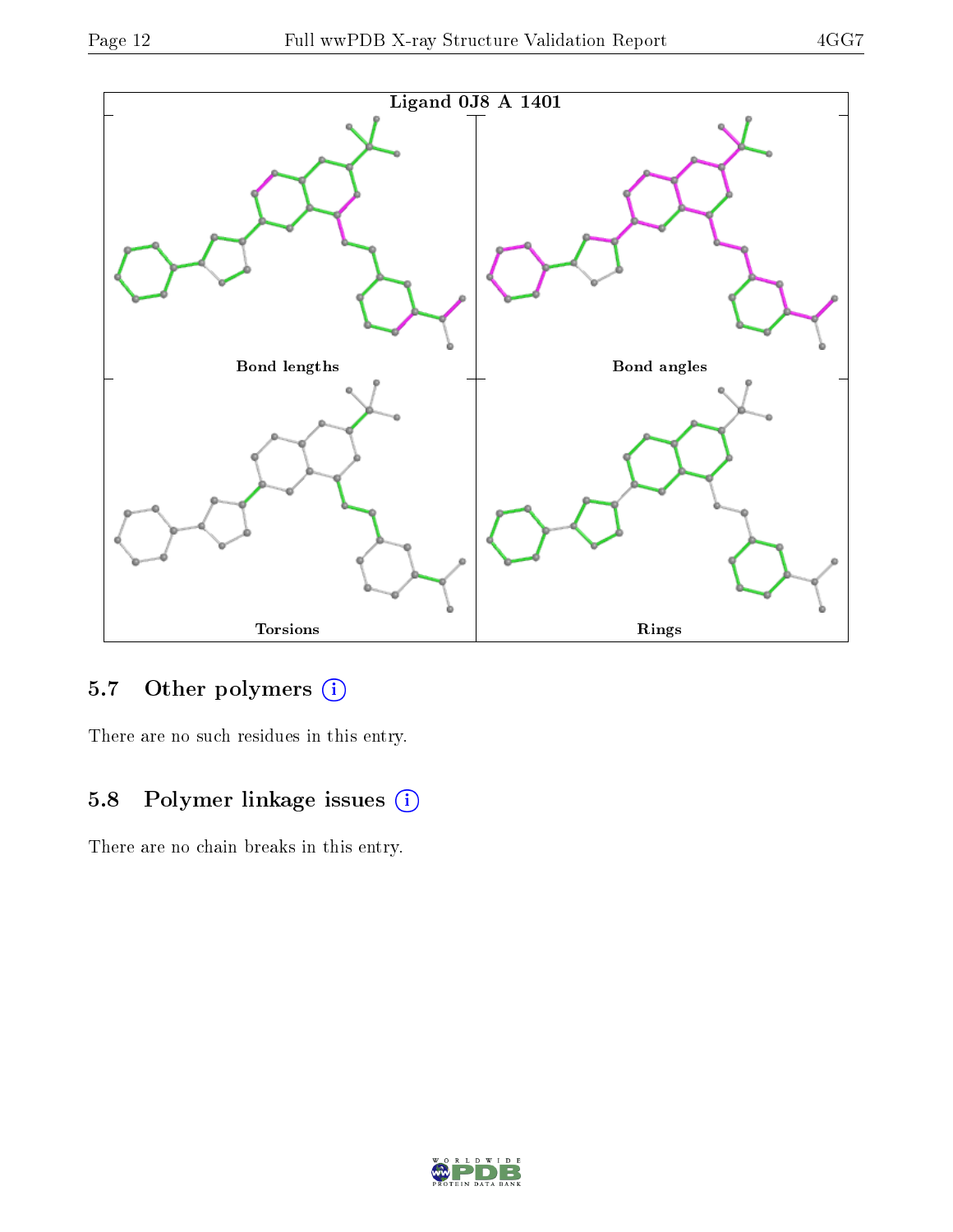## 6 Fit of model and data  $(i)$

### 6.1 Protein, DNA and RNA chains  $(i)$

In the following table, the column labelled  $#RSRZ> 2'$  contains the number (and percentage) of RSRZ outliers, followed by percent RSRZ outliers for the chain as percentile scores relative to all X-ray entries and entries of similar resolution. The OWAB column contains the minimum, median,  $95<sup>th</sup>$  percentile and maximum values of the occupancy-weighted average B-factor per residue. The column labelled ' $Q< 0.9$ ' lists the number of (and percentage) of residues with an average occupancy less than 0.9.

| $\mid$ Mol $\mid$ Chain $\mid$ | $\rm{Analysed}$ $ \langle \rm{RSRZ}\rangle $ |      | $\rm \#RSRZ{>}2$                           | $\vert$ OWAB( $\rm{\AA}^2$ ) $\vert$ Q<0.9 |  |
|--------------------------------|----------------------------------------------|------|--------------------------------------------|--------------------------------------------|--|
|                                | 278/319 (87%)                                | 0.38 | 27 (9%)   7   10   11, 26, 61, 85   5 (1%) |                                            |  |

All (27) RSRZ outliers are listed below:

| Mol            | Chain              | Res               | $_{\rm Type}$             | <b>RSRZ</b>      |
|----------------|--------------------|-------------------|---------------------------|------------------|
| $\overline{1}$ | $\overline{\rm A}$ | 1151              | <b>GLY</b>                | 6.9              |
| $\overline{1}$ | $\overline{\rm A}$ | 1119              | $\overline{\text{GLY}}$   | $6.\overline{3}$ |
| $\overline{1}$ | $\overline{A}$     | 1118              | <b>ILE</b>                | $5.8\,$          |
| $\overline{1}$ | $\overline{A}$     | 1107              | $\overline{\text{CYS}}$   | 5.4              |
| $\overline{1}$ | $\overline{\rm A}$ | 1101              | $\overline{\text{ASP}}$   | 4.9              |
| $\mathbf{1}$   | $\overline{\rm A}$ | 1066              | VAL                       | 4.0              |
| $\overline{1}$ | $\overline{\rm A}$ | 1149              | <b>SER</b>                | 3.6              |
| $\overline{1}$ | $\overline{\rm A}$ | 1129              | <b>ILE</b>                | $\overline{3.6}$ |
| $\overline{1}$ | $\overline{\rm A}$ | 1065              | $\overline{\text{ALA}}$   | 3.5              |
| $\overline{1}$ | $\overline{\rm A}$ | 1070              | $\overline{\text{VAL}}$   | $\overline{3.3}$ |
| $\overline{1}$ | $\overline{\rm A}$ | 1067              | $\overline{\text{GLN}}$   | $\overline{3.3}$ |
| $\overline{1}$ | $\overline{A}$     | 1100              | $\overline{\mathrm{ASN}}$ | $\overline{3.1}$ |
| $\overline{1}$ | $\overline{A}$     | 1113              | <b>ASN</b>                | 3.1              |
| $\overline{1}$ | $\overline{\rm A}$ | 1150              | $\overline{{\rm GLU}}$    | $\overline{3.1}$ |
| $\overline{1}$ | $\overline{A}$     | 1069              | <b>VAL</b>                | $\overline{3.1}$ |
| $\overline{1}$ | $\overline{\rm A}$ | 1133              | $\overline{\text{ASP}}$   | 3.0              |
| $\overline{1}$ | $\overline{\rm A}$ | $\overline{1094}$ | $\overline{HIS}$          | 2.9              |
| $\overline{1}$ | $\overline{\rm A}$ | 1123              | GLN                       | $2.8\,$          |
| $\overline{1}$ | $\overline{\rm A}$ | 1121              | <b>VAL</b>                | $\overline{2.8}$ |
| $\overline{1}$ | $\overline{\rm A}$ | 1125              | LEU                       | 2.7              |
| $\overline{1}$ | $\overline{\rm A}$ | 1146              | $\overline{\text{CYS}}$   | 2.7              |
| $\overline{1}$ | $\overline{A}$     | 1120              | $\overline{{\rm GLU}}$    | $\overline{2.6}$ |
| $\overline{1}$ | $\overline{\rm A}$ | 1074              | <b>SER</b>                | 2.5              |
| $\overline{1}$ | $\overline{\rm A}$ | 1122              | $\overline{\text{SER}}$   | $\overline{2.5}$ |
| $\overline{1}$ | $\overline{\rm A}$ | 1240              | <b>LYS</b>                | $\overline{2}.4$ |
| $\overline{1}$ | $\overline{\rm A}$ | 1114              | $\rm{ARG}$                | 2.2              |
| $\overline{1}$ | $\overline{\rm A}$ | 1126              | THR                       | $\overline{2.2}$ |

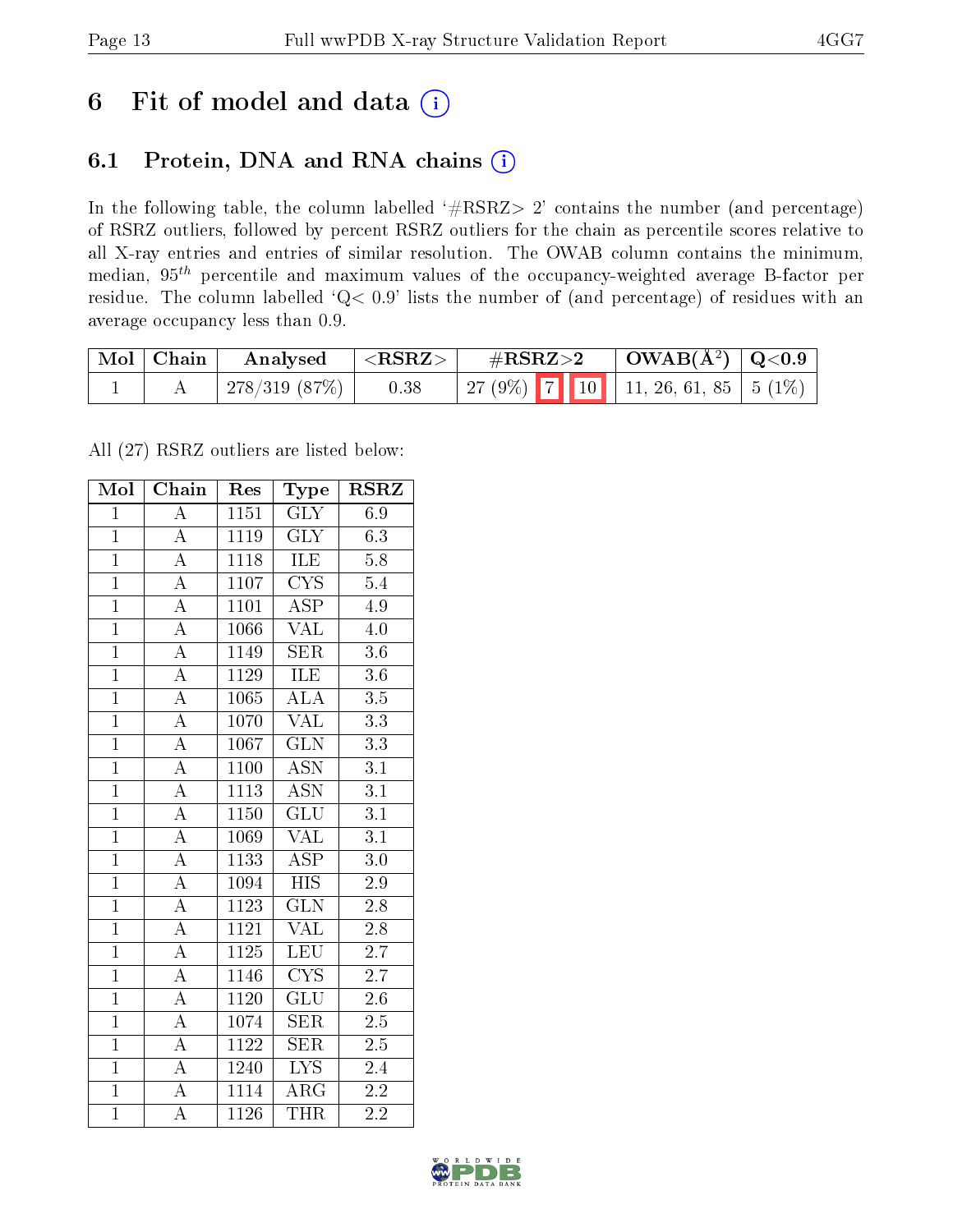### 6.2 Non-standard residues in protein, DNA, RNA chains (i)

There are no non-standard protein/DNA/RNA residues in this entry.

### 6.3 Carbohydrates  $(i)$

There are no carbohydrates in this entry.

### 6.4 Ligands  $(i)$

In the following table, the Atoms column lists the number of modelled atoms in the group and the number defined in the chemical component dictionary. The B-factors column lists the minimum, median,  $95<sup>th</sup>$  percentile and maximum values of B factors of atoms in the group. The column labelled  $Q < 0.9$ ' lists the number of atoms with occupancy less than 0.9.

|                  |  |                  |              |                  | $\mid$ Mol $\mid$ Type $\mid$ Chain $\mid$ Res $\mid$ Atoms $\mid$ RSCC $\mid$ RSR $\mid$ B-factors(A <sup>2</sup> ) $\mid$ Q<0.9 $\mid$ |  |
|------------------|--|------------------|--------------|------------------|------------------------------------------------------------------------------------------------------------------------------------------|--|
| 0 <sub>J</sub> 8 |  | $1401$   $36/36$ | $\vert$ 0.92 | $\parallel$ 0.14 | 19, 26, 39, 43                                                                                                                           |  |

The following is a graphical depiction of the model fit to experimental electron density of all instances of the Ligand of Interest. In addition, ligands with molecular weight  $> 250$  and outliers as shown on the geometry validation Tables will also be included. Each fit is shown from different orientation to approximate a three-dimensional view.